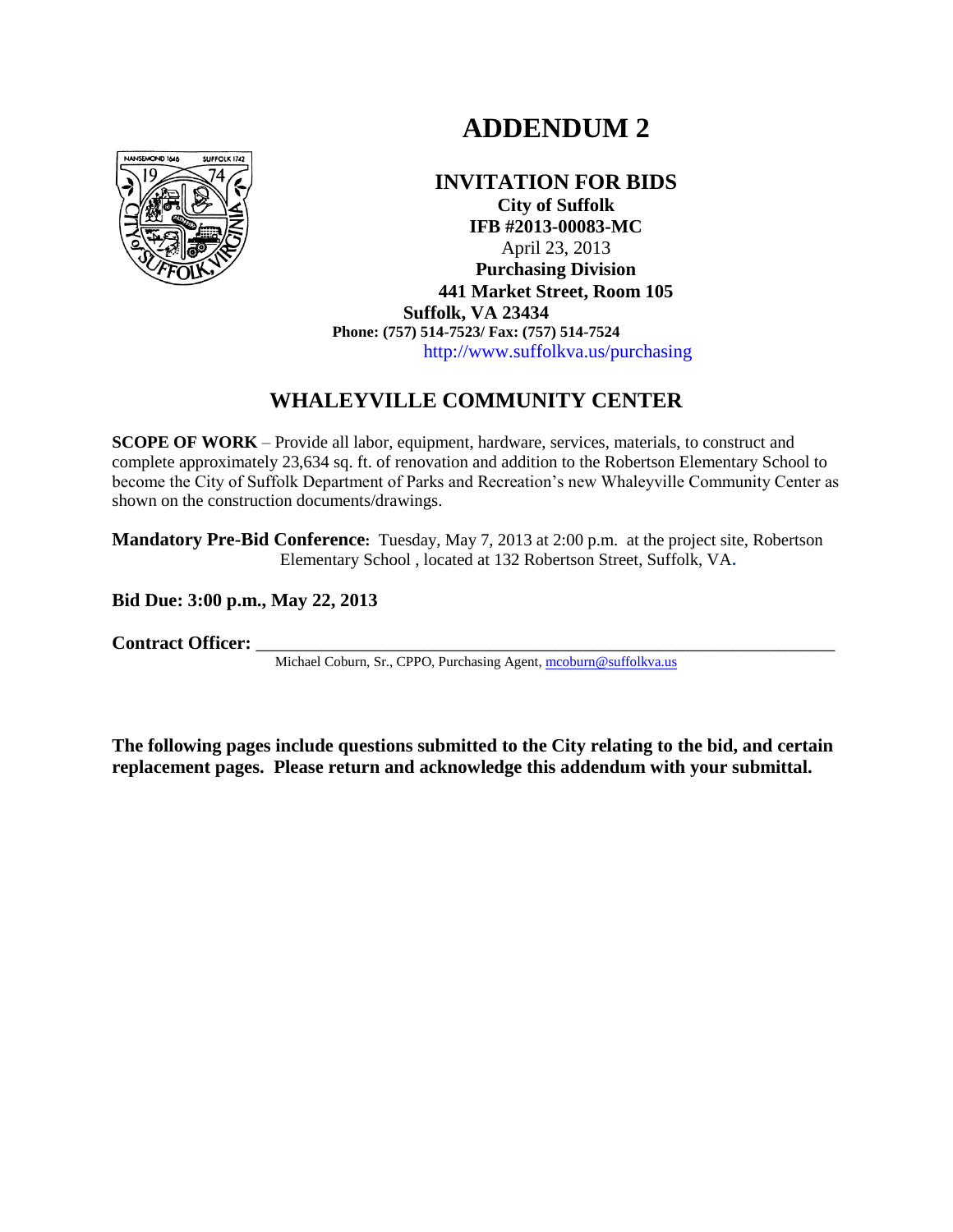Whaleyville Community Center Suffolk VA-Project # 1202-10

IFB # 2013-00083-MC BF-1

# **BID FORM**

**TO**: Purchasing Division **BID:** Whaleyville Community Center 441 Market Street, Room 105 Suffolk, VA 23434 **DUE:** May 22, 2013 **TIME**: 3:00 p.m. Local

 $_{\leq}$  (Company) quotes firm price(s) below, exclusive of all taxes, to furnish all labor, materials, equipment, transportation, licenses, permits, and fees required to construct the Whaleyville Community Center in accordance with all specifications, terms, conditions, and contract documents/drawings herein.

It is the intent of the City to award the bid in total including all Add-Alternates. Should total costs exceed that budgeted for the project, the City reserves the right to negotiate price with the lowest responsive and responsible bidder, or delete some or all of the add-alternates.

#### **Qty Description Total**

1 Base Bid (Lump Sum) \$\_\_\_\_\_\_\_\_\_\_\_\_

Add-Alternate No.1 (Concrete Walkways) \$\_\_\_\_\_\_\_\_\_\_\_\_

Add-Alternate No. 2 (Asphalt Parking Lot) \$\_\_\_\_\_\_\_\_\_\_\_\_

Add-Alternate No. 3 (Asphalt Trails) \$\_\_\_\_\_\_\_\_\_\_\_\_

Add-Alternate No. 4 (Landscaping) \$

#### **Alternates:**

Alternates listed are proposed by the Owner to be deducted from the Base Bid should total cost exceed the budget.

#### **Unit Prices:**

The undersigned, having complied with the Base Bid requirements set forth above, hereby proposes to provide all labor, material, equipment and services at the Unit Prices listed below necessary for the additions and/or deductions, which may be authorized during construction, from the Contract Sum. Unit Prices include all overhead, profit, indirect costs and complete installation and shall become part of the Contract upon its acceptance. All materials and workmanship shall be equal in character to those specified or intended by the Project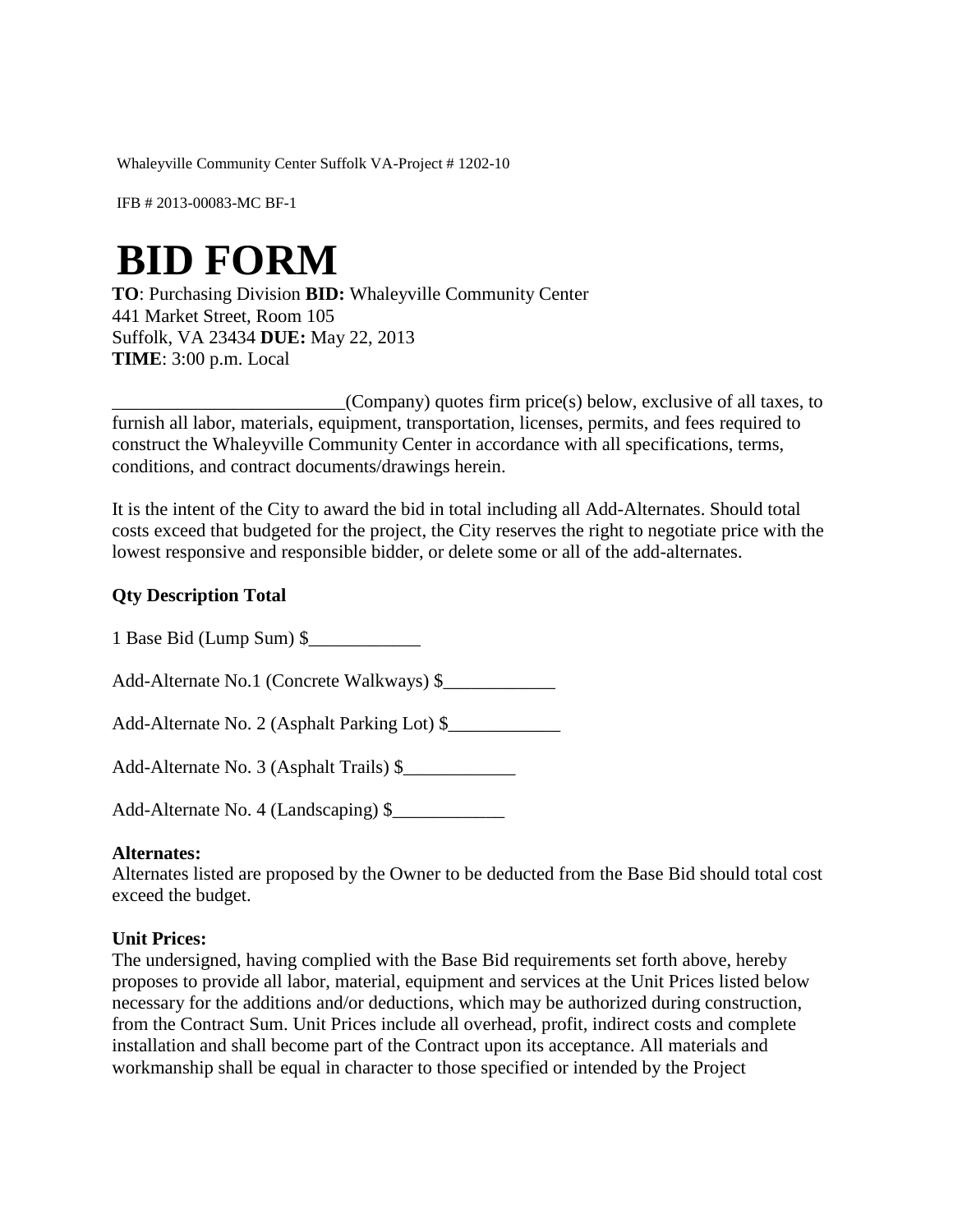Specifications. Unit Prices will adjust the quantity allowance estimates specified/defined in Section 01210-Allowances. 1. Roof Deck:

|                          | per square ft |
|--------------------------|---------------|
| 2. Concrete Floor Slabs: |               |

Includes cutting/removal and replacement……………….\$\_\_\_\_\_\_\_\_\_\_\_\_\_\_per square ft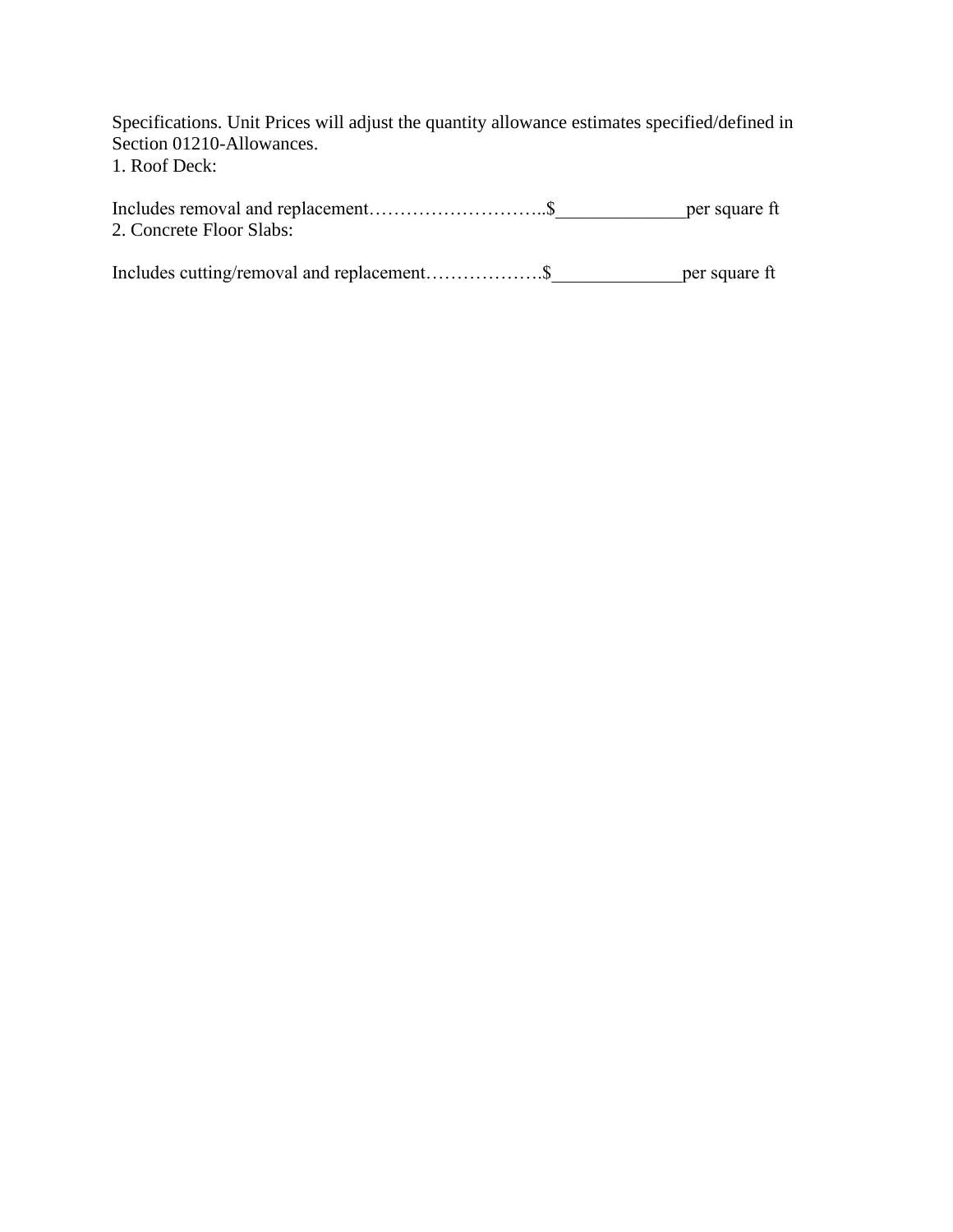#### **Implementation of contract:**

The undersigned bidder hereby acknowledges that time is of the essence to the Contract and agrees to commence the work immediately after receipt of Notice to Proceed and to fully complete the project within Four Hundred Twenty consecutive calendar days after the Date of Notice to Proceed. This amount of time will be defined as the Contract Time. The undersigned hereby declares that this Contract Time is sufficient to assure timely completion of the work.

#### **Time Schedules:**

The undersigned declares that it is understood that a Detailed Construction Time/Progress Schedule for all trades will be prepared by the Contractor in such form set forth in the Contract Document, unless otherwise mutually agreed. The undersigned will submit such construction time/progress to the Owner no later than 3-days after the date of Notice to Proceed.

#### **Warranty of the Lump Sum:**

The undersigned affirms that the above Lump Sum Base Bid represents the entire cost of the Project in accordance with the Bid Documents and that no claim will be made on account of any increase in wage scales, material prices, taxes, insurance, cost indexes or any other rates affecting the construction industry and/or this project.

# **REFERENCES**

\_\_\_\_\_\_\_\_\_\_\_\_\_\_\_\_\_\_\_\_

Indicate below a listing of at least three (3) recent references for which you have provided similar services. Include the date that services were furnished and the name, address, and phone number of the person we have your permission to contact.

#### **Client/Address Date Contact Person Phone No.**

1)\_\_\_\_\_\_\_\_\_\_\_\_\_\_\_\_\_\_\_\_ \_\_\_\_\_\_ \_\_\_\_\_\_\_\_\_\_\_\_\_\_ \_\_\_\_\_\_\_\_ \_\_\_\_\_\_\_\_\_\_\_\_\_\_\_\_\_\_\_\_ \_\_\_\_\_\_\_\_\_\_\_\_\_\_\_\_\_\_\_\_ 2)\_\_\_\_\_\_\_\_\_\_\_\_\_\_\_\_\_\_\_\_ \_\_\_\_\_\_ \_\_\_\_\_\_\_\_\_\_\_\_\_\_ \_\_\_\_\_\_\_\_ \_\_\_\_\_\_\_\_\_\_\_\_\_\_\_\_\_\_\_\_ \_\_\_\_\_\_\_\_\_\_\_\_\_\_\_\_\_\_\_\_ 3)\_\_\_\_\_\_\_\_\_\_\_\_\_\_\_\_\_\_\_\_ \_\_\_\_\_\_ \_\_\_\_\_\_\_\_\_\_\_\_\_\_ \_\_\_\_\_\_\_\_ \_\_\_\_\_\_\_\_\_\_\_\_\_\_\_\_\_\_\_\_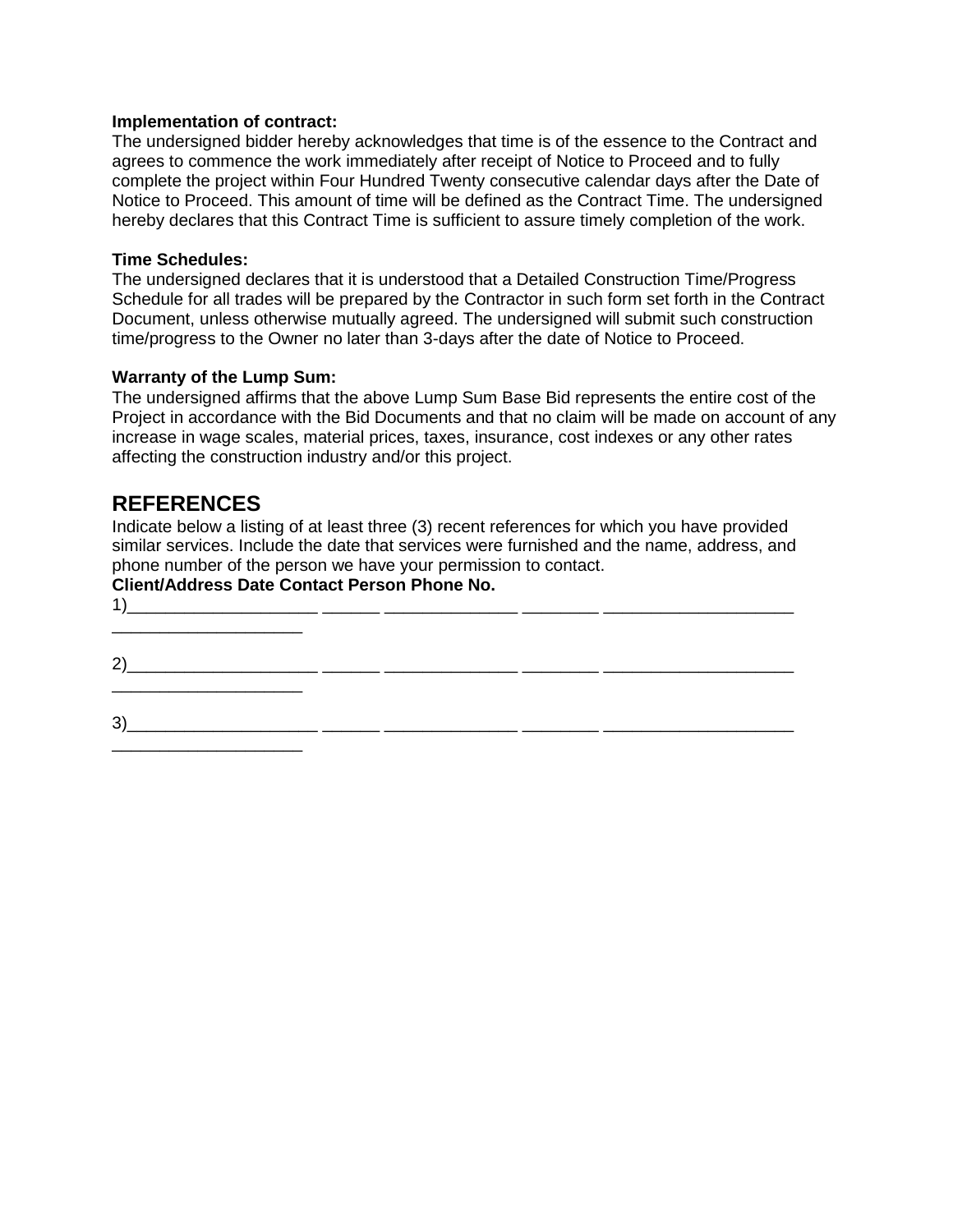| Bidder has included the following with his BID FORM (please check $\sqrt{}$ ):<br>_______ "Anti-collusion/Nondiscrimination/Drug Free Workplace" clause<br>_______ Proof of Authority to Transact Business in Virginia form                                                        |  |  |  |  |
|------------------------------------------------------------------------------------------------------------------------------------------------------------------------------------------------------------------------------------------------------------------------------------|--|--|--|--|
| <b>Payment Terms/Discounts</b> _______________________(Suffolk's normal payment schedule:<br>items accepted and invoiced by 10th of month will be paid month end. Cash discounts offered<br>for less than 30 Days from receipt of proper invoice will not be considered in award.) |  |  |  |  |
|                                                                                                                                                                                                                                                                                    |  |  |  |  |
|                                                                                                                                                                                                                                                                                    |  |  |  |  |
|                                                                                                                                                                                                                                                                                    |  |  |  |  |
|                                                                                                                                                                                                                                                                                    |  |  |  |  |
|                                                                                                                                                                                                                                                                                    |  |  |  |  |
|                                                                                                                                                                                                                                                                                    |  |  |  |  |
| Social Security Number or FIN Number                                                                                                                                                                                                                                               |  |  |  |  |

I certify that this bid is made without prior understanding, agreement, or connection with any corporation, firm, or person submitting a bid for the same equipment/materials/ service and is in all respects fair and without collusion or fraud. I understand that collusive bidding is a violation of State and Federal law and can result in fines, prison sentences and civil damage awards. I agree to abide by all conditions of this bid and certify that I am authorized to sign this bid for the bidder.

I certify by my signature below that I have received the documents associated with this bid and understand that the review for completeness of these bid documents and the understanding and comprehension of the bid specifications is solely my responsibility; based on this, by my signature below I waive all rights to further claims against the City of Suffolk that the document were incomplete or not understandable.

I certify that the bidder represented herein is eligible to bid with respect to all applicable sections of State and Local Government Conflict of Interest Act, Code of Virginia, Section 2.1-639.1 et. seq.

Signature **Signature Signature** *Contract and Contract and Contract and Contract and Contract and Contract and Contract and Contract and Contract and Contract and Contract and Contract and Contract and Contract and Cont* 

**Date \_\_\_\_\_\_\_\_\_\_\_\_\_\_\_\_\_\_\_** 

*(Person signing bid should show title or authority to bind the firm in a contract*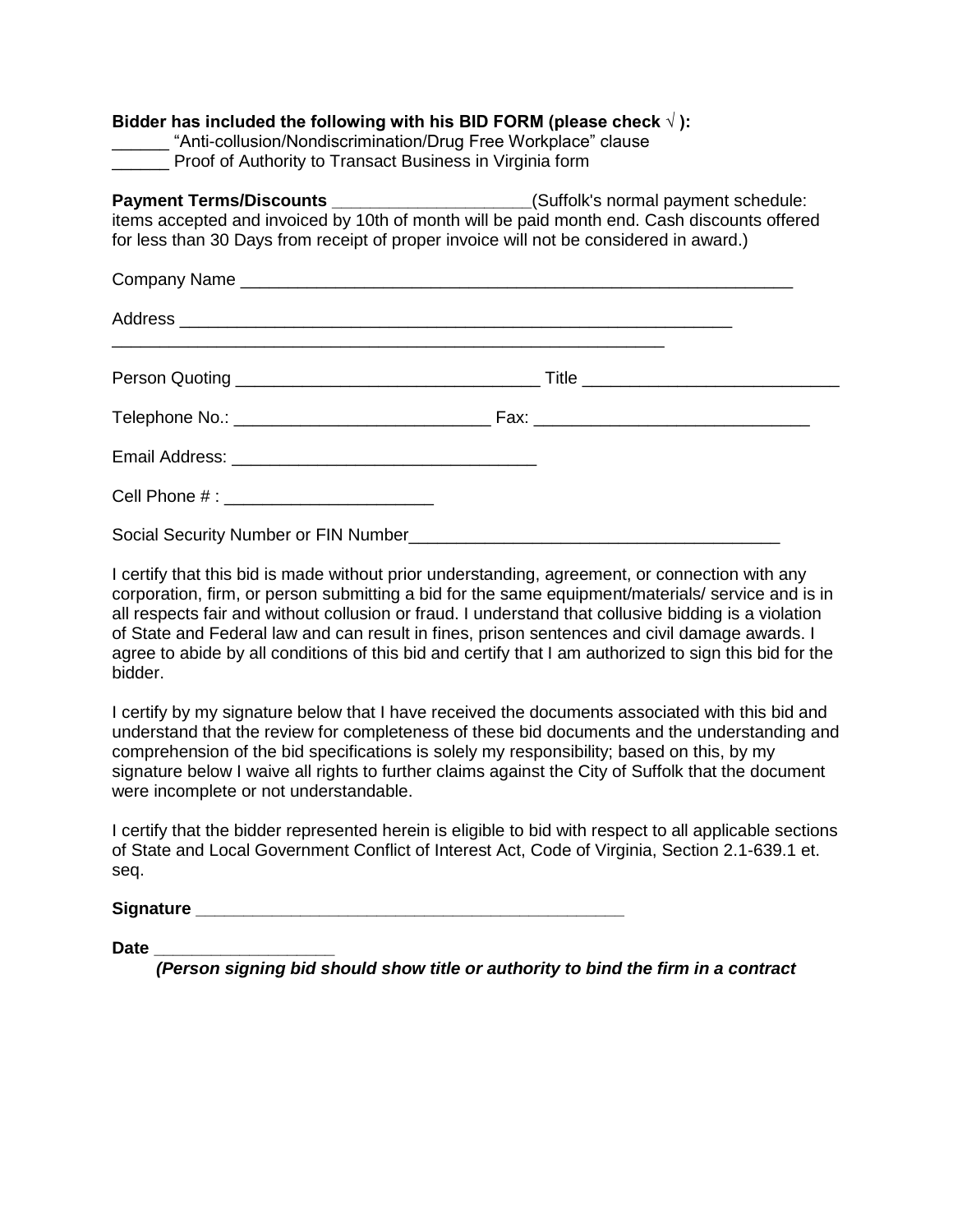# **Questions and Answers**

1. In Specification Section 01000 – Summary of Work, 1.03 Paragraph E., Item 1a states that selected site work and 1b hazardous material removal and/or abatement will be performed under separate contracts. The body of the bid documents has all site work and all abatement as a part of the contract. Please advise.

#### **The Summary of Work will be changed to delete E1a and E1b. Abatement and Site Work is part of the Contract Base Bid.**

2. In the Conditions and Instructions, Paragraph 56 Exemption from Taxes states that the City is exempt from State Sales Tax and Federal Excise Tax. Section 01000 – Summary of Work, 1.03 Paragraph C states that we are to include all Federal, state, and local sales, use, and excise taxes. Please advise.

The Conditions and Instruction states the City is exempt from certain taxes. A tax exempt form will be provided if required by the successful bidder. This statement rules.

3. What is the substantial time for completion and final completion time thereafter?

#### **Please see attached Revised Bid Form. We suggest 420 consecutive calendar days after Notice to Proceed date.**

4. In The General Conditions, Paragraph 16 Surveys, Permits, and Regulations states that the contractor shall pay for all necessary permits and licenses for the prosecution of the work. Specification Section 0100 – Summary of Work, 1.03 Paragraph D states the same except that we are not to include the cost of the General Building Permit. Are there any other permits and/or fees that are not to be included in the bid price?

#### **The General Conditions and Instructions shall rule.**

5. Sheet C4.0 of the civil drawings shows a "10" x 10" dumpster pad w/6" privacy fence and gate consisting of materials that match the building façade"; more detail is requested; i.e., wall section and gate details.

#### **Only Dumpster pad is in contract – there will be no fence or gate.**

6. In Specification Section 01210 – Allowances there are two (2) requested square foot unit prices required. They are not included in the Bid Form. Please advise.

#### **Bid Form has been revised to include Unit Prices for some unforeseen conditions of the Roof Deck and Concrete Slabs as defined in the Allowances Section 01210.**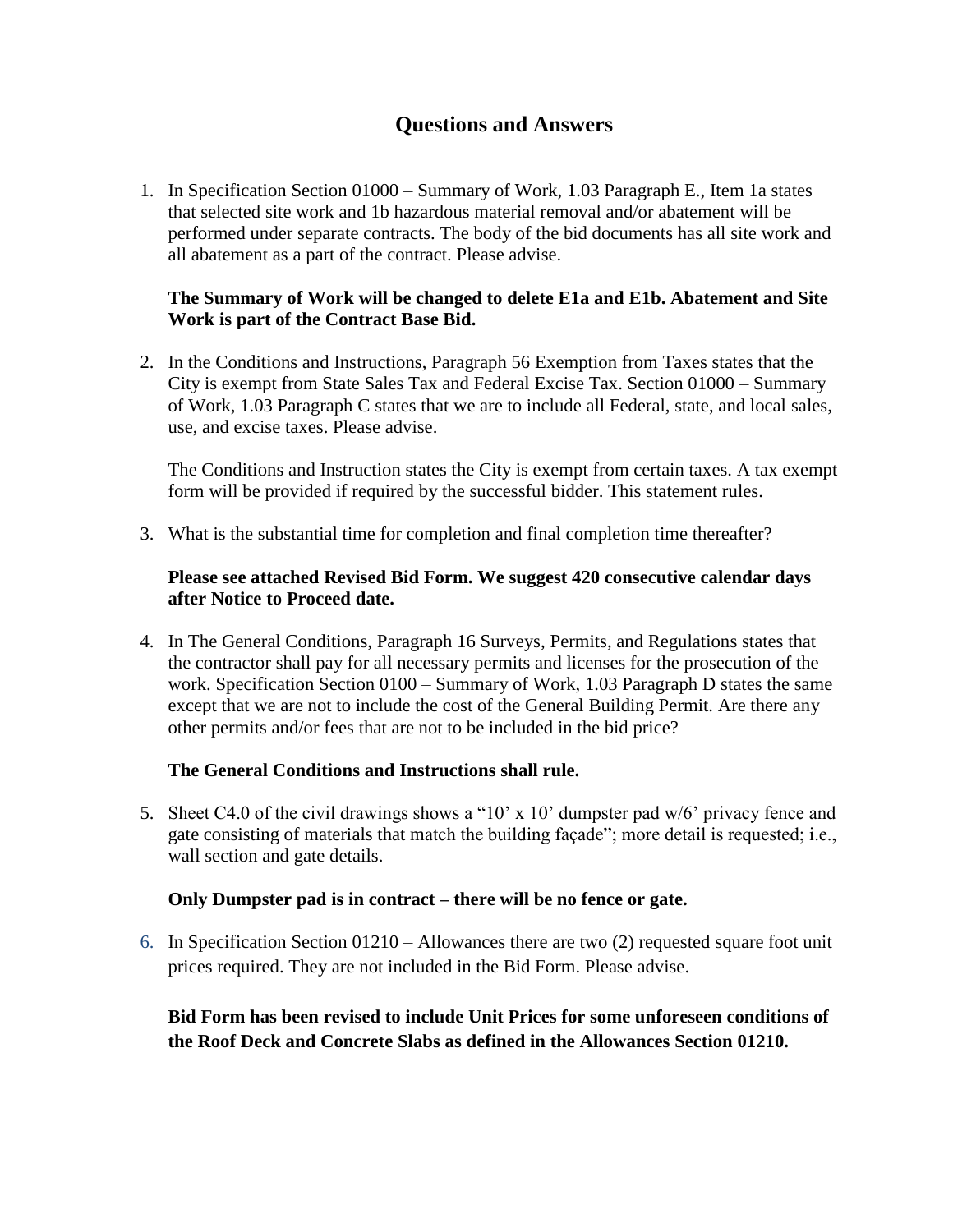7. Also, there is a Specification Section 01270 – Unit Prices; are there any additional unit prices that need to be included on the Bid Form?

# **Unit Prices as defined by the Allowances Section is on the Revised Bid Form. There are no additional prices requested other than the two listed.**

8. I did not see mention of Builder"s Risk Insurance; will the City provide Builder"s Risk for the project?

The City has not asked for Builder"s Risk Insurance.

- 9. An enlarged plan of the Kitchen Area with Interior Elevations and Equipment List is on Sheet **A105**. The following which were not clarified on the drawings. There are only cut sheets. Are there any written specs for this equipment? The cut sheets do not specify model numbers. For instance, the Frymaster cut sheet has about 6 models listed and does not indicate the model desired. Also what drawing is this equipment located on?
	- **a. The electric fryer is Frymaster E4 Model RE 14 with split frypots.**
	- **b. Hobart Dishmachine is the undercounter model LXiH-3**
	- **c. Manitowoc Ice Cube Machine Model Q130**
	- **d. I believe the rest is listed on A105. In addition, check the Mechanical and Electrical drawings for additional info.**
- 10. Sheet C4.0 shows a half basketball court that is detailed on Sheet C6.3. What is the pavement section for this court and are we to include the basketball backstop and if so, what is the specification?

# **Backstop is not included in the contract and will be owner provided. The Civil Engineer will respond to the Pavement Section question. The pavement section for the court is 2" SM-9.5A asphalt and 8"21B aggregate base stone.**

11. Sheet C3.0 identifies two areas where existing overhead electric lines, power poles and guy wires are to be removed. Will this work be done by Dominion Virginia Power outside of the scope of work for this contract?

## **Work to be done by Dominion Virginia Power and is outside the scope of work for this contract.**

12. Sheet C4.0 shows two (2) proposed 30" x 30" concrete pads for shelters. What is section for this pad and will there be an aggregate base for the pad to sit on?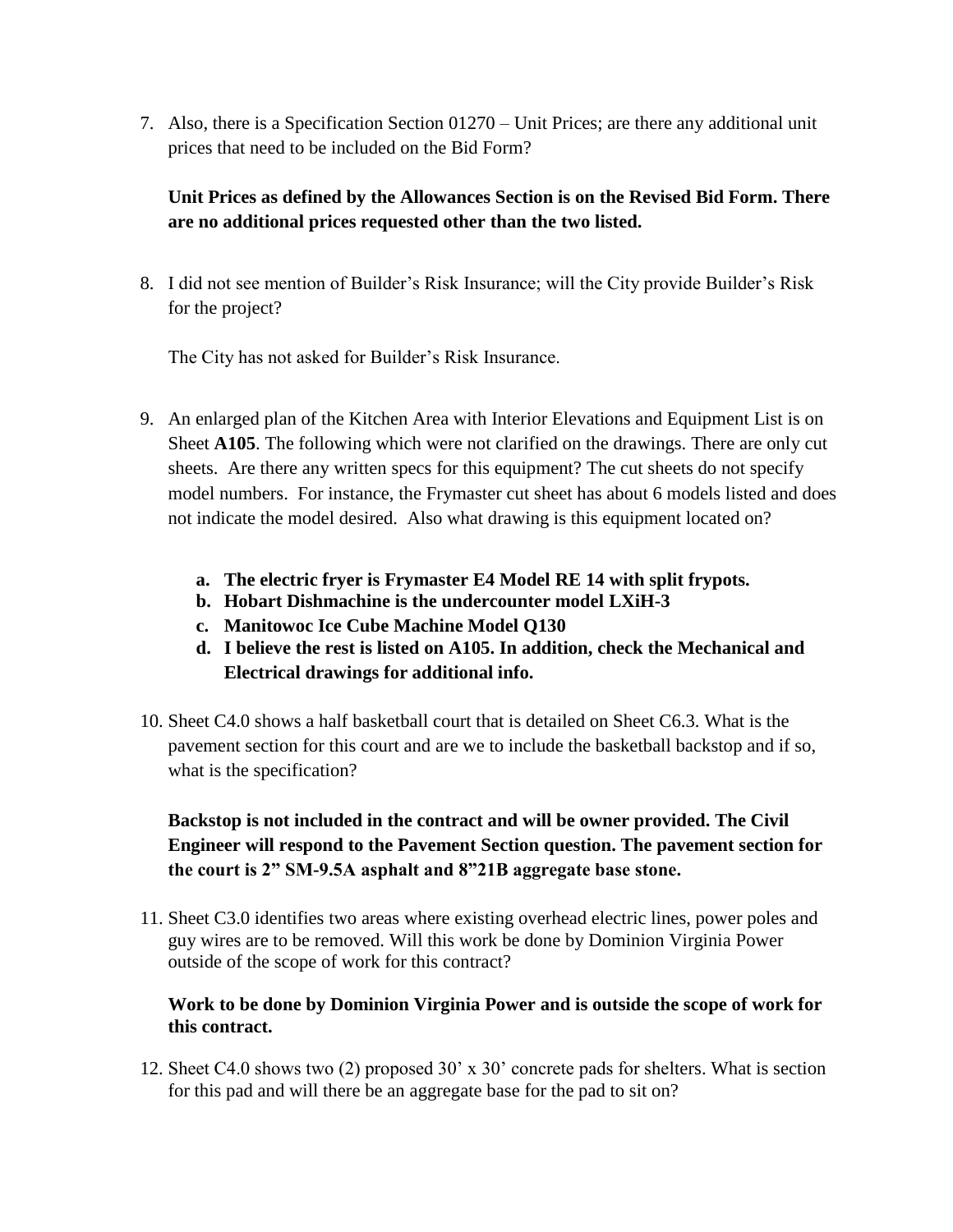#### **Concrete pad for the shelters will be a 4" slab with 6x6 #10WWF**.

13. And the Bid Form has the due date as May 14; the Invitation has it May 22. Is May 22 correct?

#### **May 22 is correct. The revised Bid Form reflects this change**.

14. Am I correct that the roof system consists of a 24 gauge standing seam roof panel with ribs at 16" on-centers? And that the insulation system will be more than your standard "Bag 'n' Sag" R-30 system that is pinched above the roof purlins with a thermal block? I assume you are looking for something similar to Thermal Design"s Simple-Saver System or Bay Insulation"s Bay Liner FP System. I suggest both with a fall protection system. You can Google both to review. These systems provide you with a true R-30.

## **Basis of Design was the IBL insulated seam roof system by Star Building System – but you are correct that the design intent was not to use the "bag and sag".**

15. The wall construction above the masonry is inconsistent. Section 2/A302 indicates sheathing over the cold-formed metal framing whereas several other sections do not. And in some cases it appears there are steel channels within the framing. With this design, there will be no need for wall girts or opening frames since the specified metal wall panels (exposed fasteners, 36" wide with ribs 12" on-centers) can be installed on the metal stud framing. I suggest the use of added horizontal hat channels to be placed on the sheathing at intervals as suggested by the metal panel manufacturer. Therefore, all metal stud framing will need to receive the sheathing. I believe this to be the designer's intent. Is this correct?

#### **Yes, this is correct.**

16. Also, color of the roof panels are specified as "Colonial Red or as selected by the Architect from manufacturer's full range". The accent bands are also noted as "Colonial Red". The photographs in the drawings indicate a bright deep red color. Butler Manufacturing has what they call a "Cool Brick Red" which is a dull red color. Will this color be acceptable or is it the intent to match the existing "Colonial Red"? If so, there will be a substantial upgrade cost for a non-standard color.

**The basis of design for this color is Star Building System's "Colonial Red" but something close to this color will be accepted. Matching the "colonial red" for the accent panels simply mean that the color of the roof should match the accent panels.**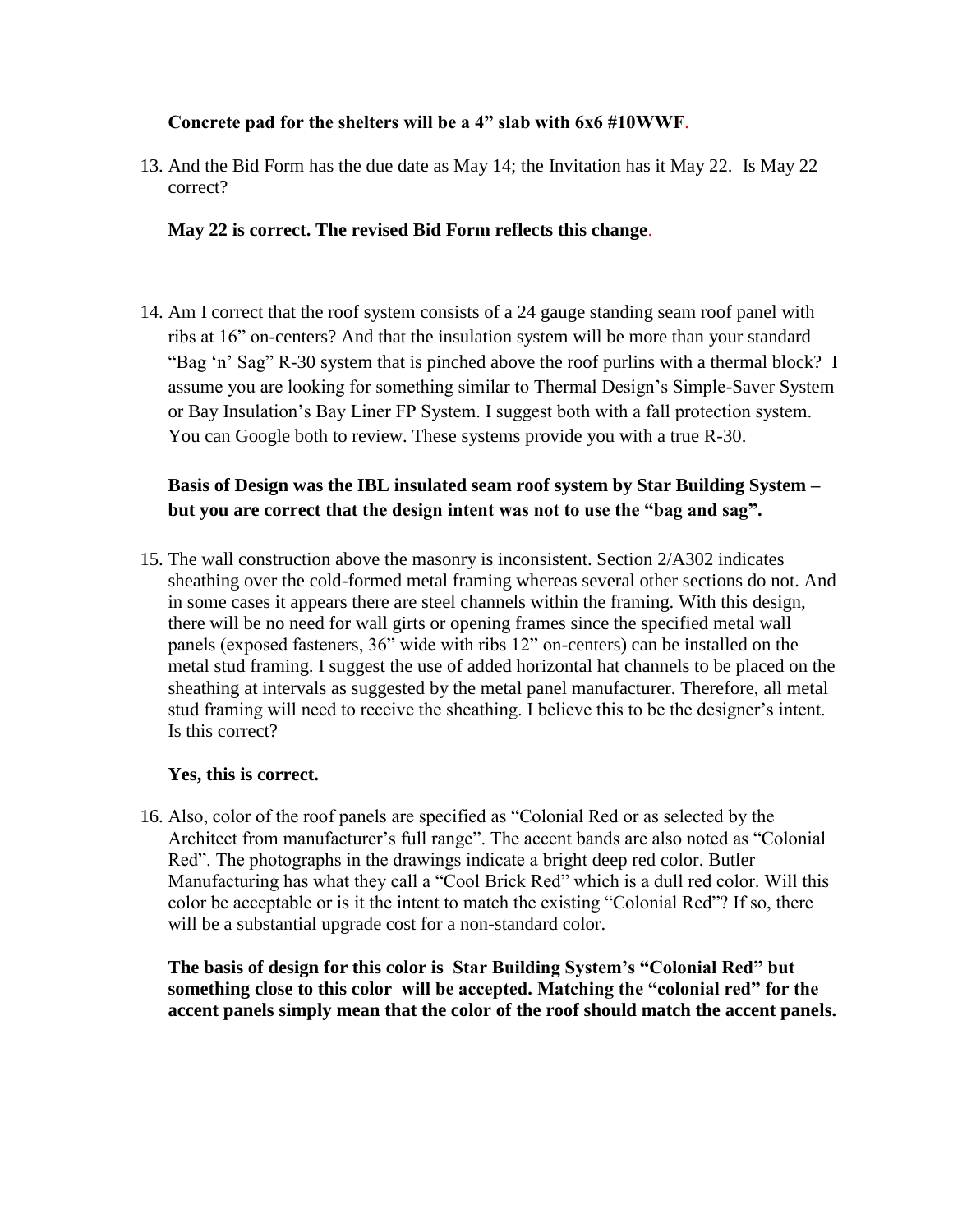17. And, I"m somewhat confused regarding the accent panels. These panels appear to be drawn the same as the metal wall panel but it also appears that the intent of the designer is to have a flat surfaced panel, trim or fascia. Identification of these accent panels on wall sections vary; some identify them as "Metal Panel Accent Band", some as "Metal Flashing (Match Accent Band)", and the Building Elevations note them as "Metal Panel Trim / Accent Band and/or Fascia to match Colonial Red Metal Roof". I do not believe the intent was to have these metal wall panel material with exposed fasteners, 36" wide with ribs 12" on-centers. Also, there is no indication of how these accent bands attach to the metal wall panel or below the metal wall panel (is this band attached to sheathed metal stud framing?). Please advise.

#### **Please see attached SKA-3.**

**Please see these additional specs for expansion joints shown above:**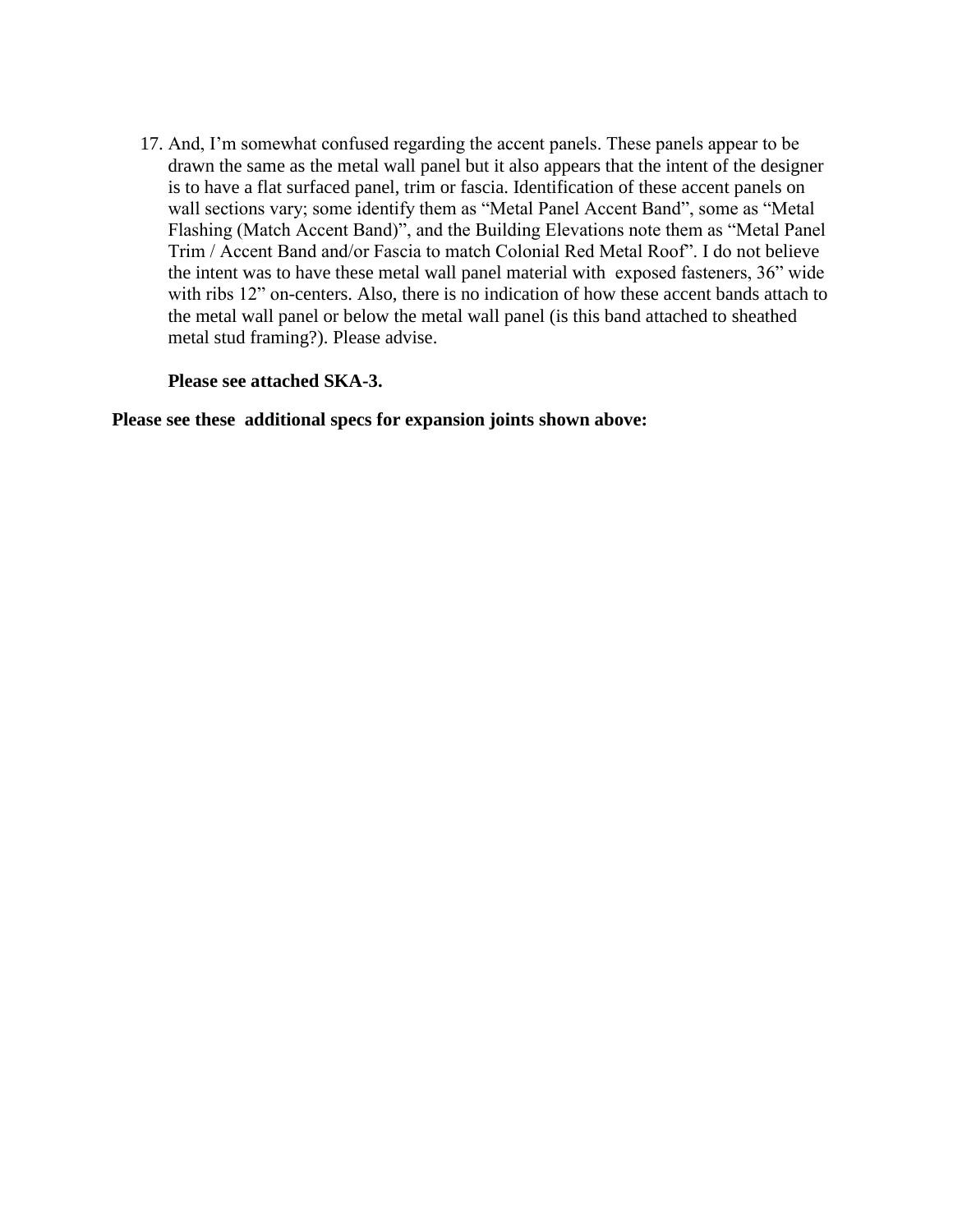#### SECTION 079500 - EXPANSION CONTROL

PART 1 - GENERAL

#### 1.1 SUMMARY

- A. Section Includes:
	- 1. Interior expansion control systems.
	- 2. Exterior wall expansion control systems.

#### 1.2 ACTION SUBMITTALS

A. Shop Drawings: For each expansion control system specified. Include plans, elevations, sections, details, splices, blockout requirement, attachments to other work, and line diagrams.

#### PART 2 - PRODUCTS

#### 2.1 SYSTEM DESCRIPTION

- A. General: Provide expansion control systems of design, basic profile, materials, and operation indicated. Provide units with capability to accommodate variations in adjacent surfaces.
	- 1. Furnish units in longest practicable lengths to minimize field splicing. Install with hairline mitered corners where expansion control systems change direction or abut other materials.
	- 2. Include factory-fabricated closure materials and transition pieces, T-joints, corners, curbs, cross-connections, and other accessories as required to provide continuous expansion control systems.

#### 2.2 INTERIOR EXPANSION CONTROL SYSTEMS

- A. Manufacturers: Subject to compliance with requirements, [**provide products by the following**] [**provide products by one of the following**] [**available manufacturers offering products that may be incorporated into the Work include, but are not limited to, the following**]:
- B. [Basis-of-Design Product:](http://www.specagent.com/LookUp/?ulid=1090&mf=04&src=wd) Subject to compliance with requirements, provide product indicated or a comparable product by one of the following:
	- 1. [Construction Specialties, Inc.](http://www.specagent.com/LookUp/?uid=123456799380&mf=04&src=wd)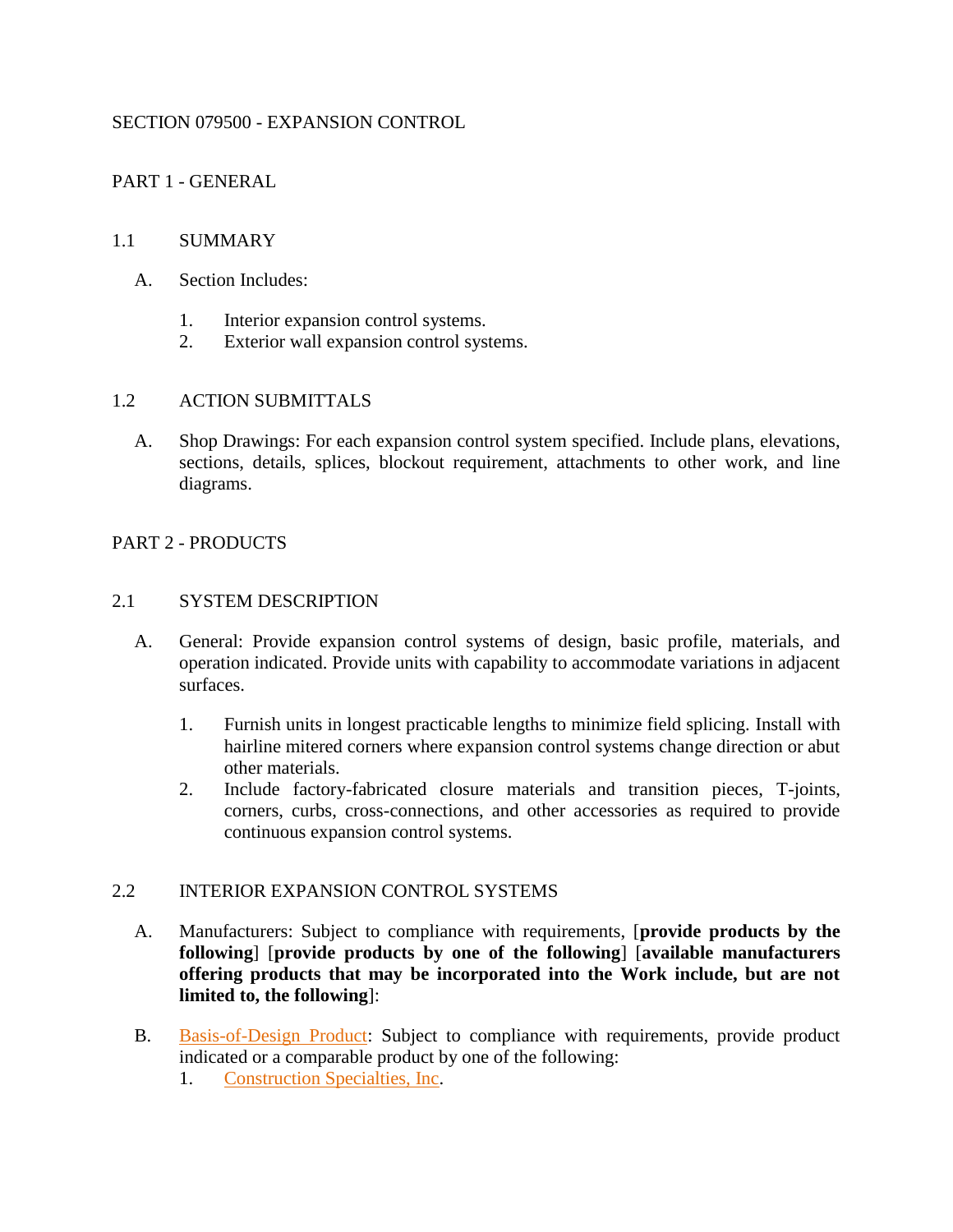- C. Source Limitations: Obtain expansion control systems from single source from single manufacturer.
- D. Floor-to-Floor PEJ-1:
	- 1. Basis-of-Design Product: MODEL HB-200 COMPRESSION SEAL.
	- 2. Design Criteria:
		- a. Nominal Joint Width: 2"
		- b. Movement Capability: 25 PERCENTAGE
		- c. Type of Movement: Thermal.
	- 3. Type: Elastomeric seal, recessed
		- a. Seal Material: Manufacturer's standard.
			- 1) Color: Gray.

## 2.3 EXTERIOR WALL EXPANSION CONTROL SYSTEMS

- A. Manufacturers: Subject to compliance with requirements, [**provide products by the following**] [**provide products by one of the following**] [**available manufacturers offering products that may be incorporated into the Work include, but are not limited to, the following**]:
- B. [Basis-of-Design Product:](http://www.specagent.com/LookUp/?ulid=1092&mf=04&src=wd) Subject to compliance with requirements, provide product indicated or a comparable product by one of the following:
	- 1. WP Hickman Company.
- C. Source Limitations: Obtain expansion control systems from single source from single manufacturer.
- D. Roof-to-Wall RWEJ-1:
	- 1. Basis-of-Design Product: MODEL PSRW-ROOF TO WALL EXPANSION JOINT SYSTEM.
	- 2. Design Criteria:
		- a. Nominal Joint Width: 2".
		- b. Movement Capability: -25 percent/+75 percent.
		- c. Type of Movement: Thermal.
	- 3. Type: Cover plate.
		- a. Metal: Aluminum.
			- 1) Finish: Color anodic, Class I.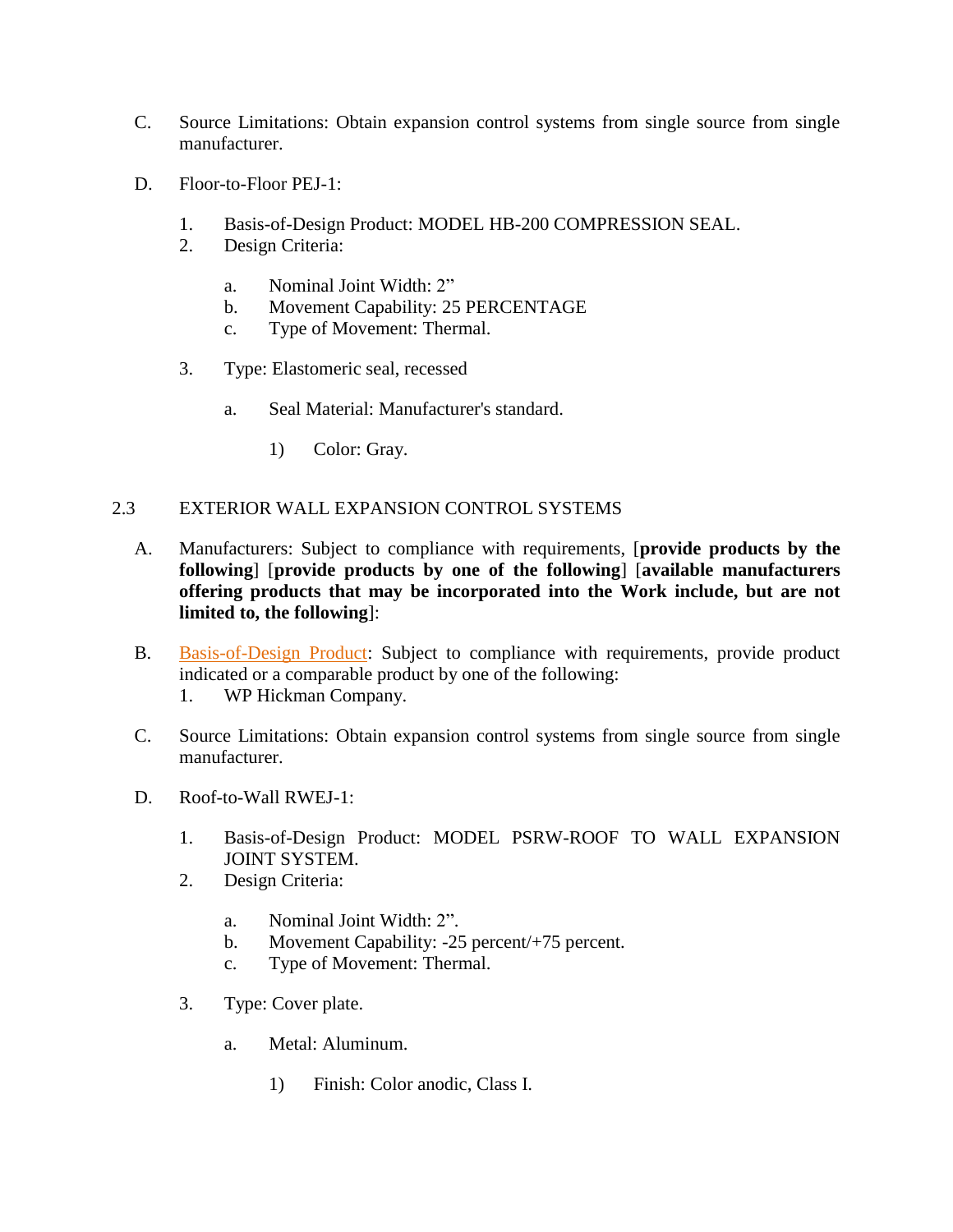#### 2.4 ACCESSORIES

A. Moisture Barriers: Manufacturer's standard moisture barrier consisting of a continuous, waterproof membrane within joint and attached to substrate on sides of joint below the primary cover. Equip moisture barrier with drain tubes and seals to direct collected moisture to exterior-wall expansion control system.

#### 2.5 MATERIALS

- A. Aluminum: ASTM B 221 (ASTM B 221M), Alloy 6063-T5 for extrusions; ASTM B 209 (ASTM B 209M), Alloy 6061-T6 for sheet and plate.
	- 1. Apply manufacturer's standard protective coating on aluminum surfaces to be placed in contact with cementitious materials.
- B. Elastomeric Seals: ASTM E 1783; preformed elastomeric membranes or extrusions to be installed in metal frames.
- C. Compression Seals: ASTM E 1612; preformed elastomeric extrusions having an internal baffle system and designed to function under compression.
- D. Cellular Foam Seals: Extruded, compressible foam designed to function under compression.
- E. Elastomeric Concrete: Modified epoxy or polyurethane extended into a prepackaged aggregate blend, specifically designed for bonding to concrete substrates.
- F. Moisture Barrier: Flexible elastomeric material.
- G. Nonmetallic, Shrinkage-Resistant Grout: ASTM C 1107/C 1107M.
- H. Accessories: Manufacturer's standard anchors, clips, fasteners, and other accessories as indicated or required for complete installations.

#### 2.6 ALUMINUM FINISHES

- A. Color Anodic Finish: AAMA 611, AA-M12C22A42/A44, Class I, 0.018 mm or thicker.
	- 1. Color: As selected by Architect from full range of industry colors and color densities.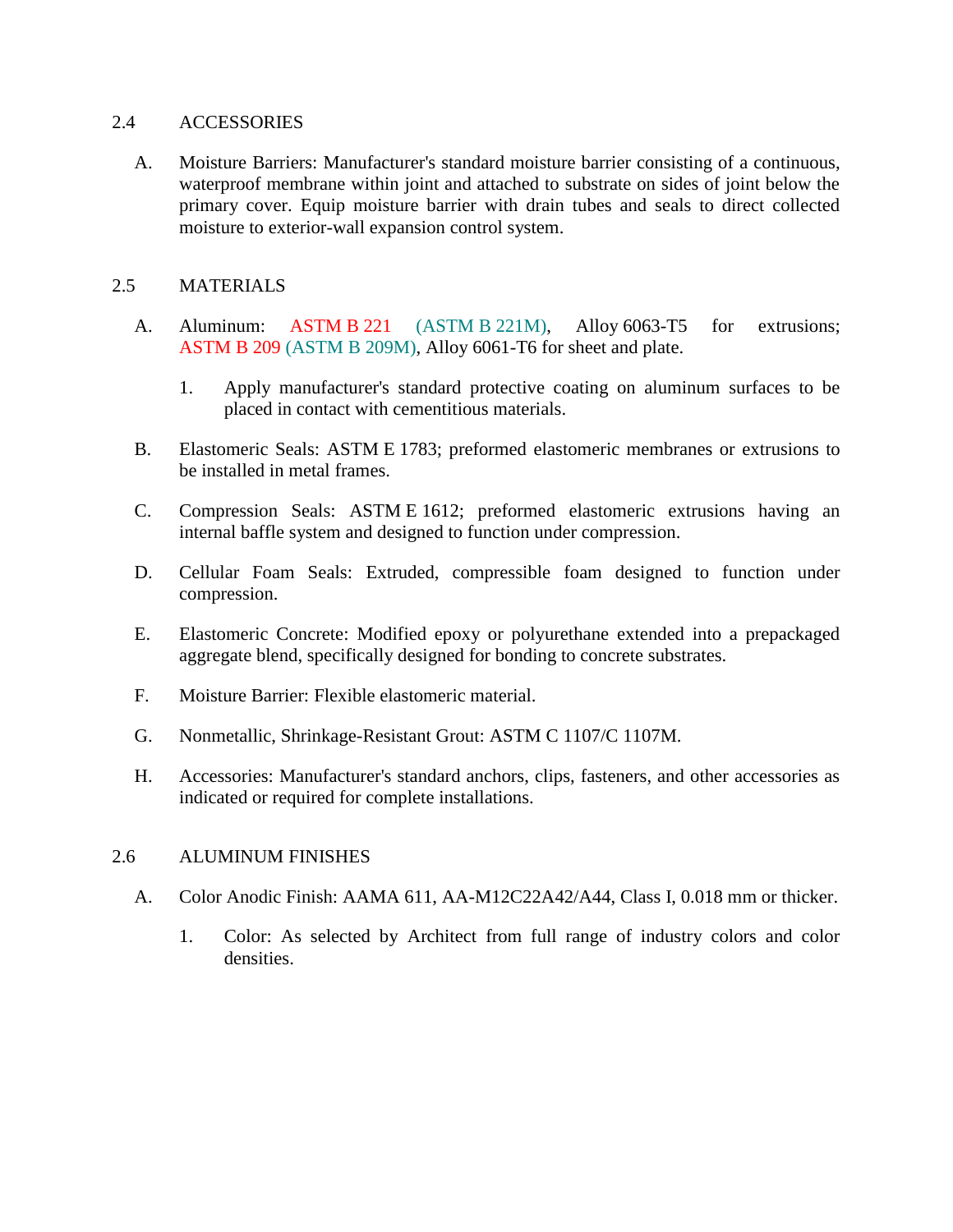#### PART 3 - EXECUTION

#### 3.1 PREPARATION

- A. Prepare substrates according to expansion control system manufacturer's written instructions.
- B. Coordinate and furnish anchorages, setting drawings, and instructions for installing expansion control systems.
- C. Cast-In Frames: Coordinate and furnish frames to be cast into concrete.

#### 3.2 INSTALLATION

- A. Comply with manufacturer's written instructions for storing, handling, and installing expansion control systems and materials unless more stringent requirements are indicated.
- B. Metal Frames: Perform cutting, drilling, and fitting required to install expansion control systems.
	- 1. Install in true alignment and proper relationship to joints and adjoining finished surfaces measured from established lines and levels.
	- 2. Adjust for differences between actual structural gap and nominal design gap due to ambient temperature at time of installation. Notify Architect where discrepancies occur that will affect proper expansion control system installation and performance.
	- 3. Cut and fit ends to accommodate thermal expansion and contraction of metal without buckling of frames.
	- 4. Repair or grout blockout as required for continuous frame support using nonmetallic, shrinkage-resistant grout.
	- 5. Install frames in continuous contact with adjacent surfaces.
		- a. Shimming is not permitted.
	- 6. Locate anchors at interval recommended by manufacturer, but not less than 3 inches (75 mm) from each end and not more than 24 inches (600 mm) o.c.
- C. Seals in Metal Frames: Install elastomeric seals and membranes in frames to comply with manufacturer's written instructions. Install with minimum number of end joints.
	- 1. Provide in continuous lengths for straight sections.
	- 2. Seal transitions according to manufacturer's written instructions. Vulcanize or heat-weld field-spliced joints as recommended by manufacturer.
	- 3. Installation: Mechanically lock seals into frames or adhere to frames with adhesive or pressure-sensitive tape as recommended by manufacturer.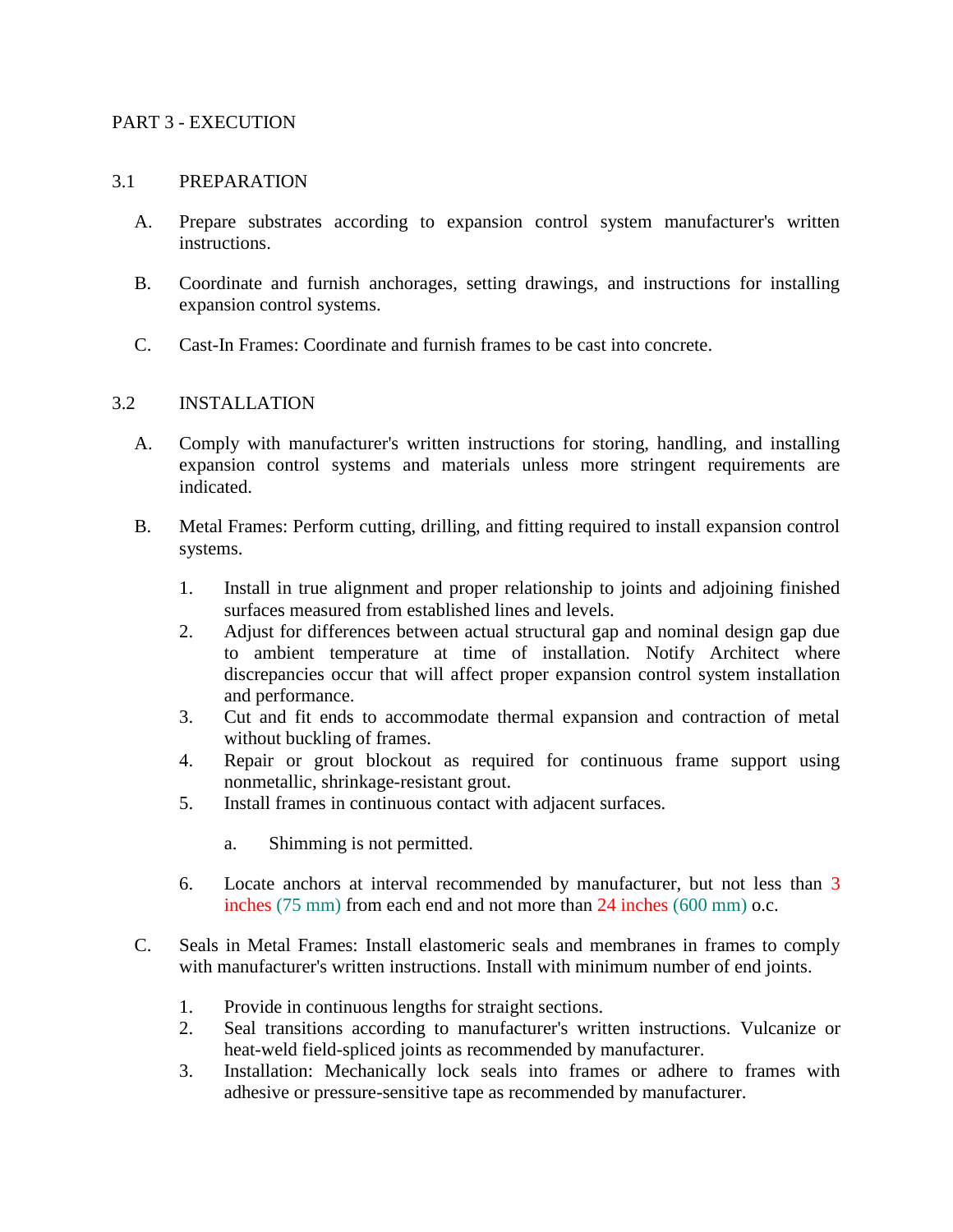- D. Foam Seals: Install with adhesive recommended by manufacturer.
- E. Terminate exposed ends of expansion control systems with field- or factory-fabricated termination devices.
- F. Moisture Barrier: Provide at all exterior joints and where indicated on Drawings. Provide drainage fittings[at a maximum of 50 feet (15.2 m) or where indicated on Drawings.

#### 3.3 PROTECTION

- A. Do not remove protective covering until finish work in adjacent areas is complete.
- B. Protect the installation from damage by work of other Sections.

END OF SECTION 079500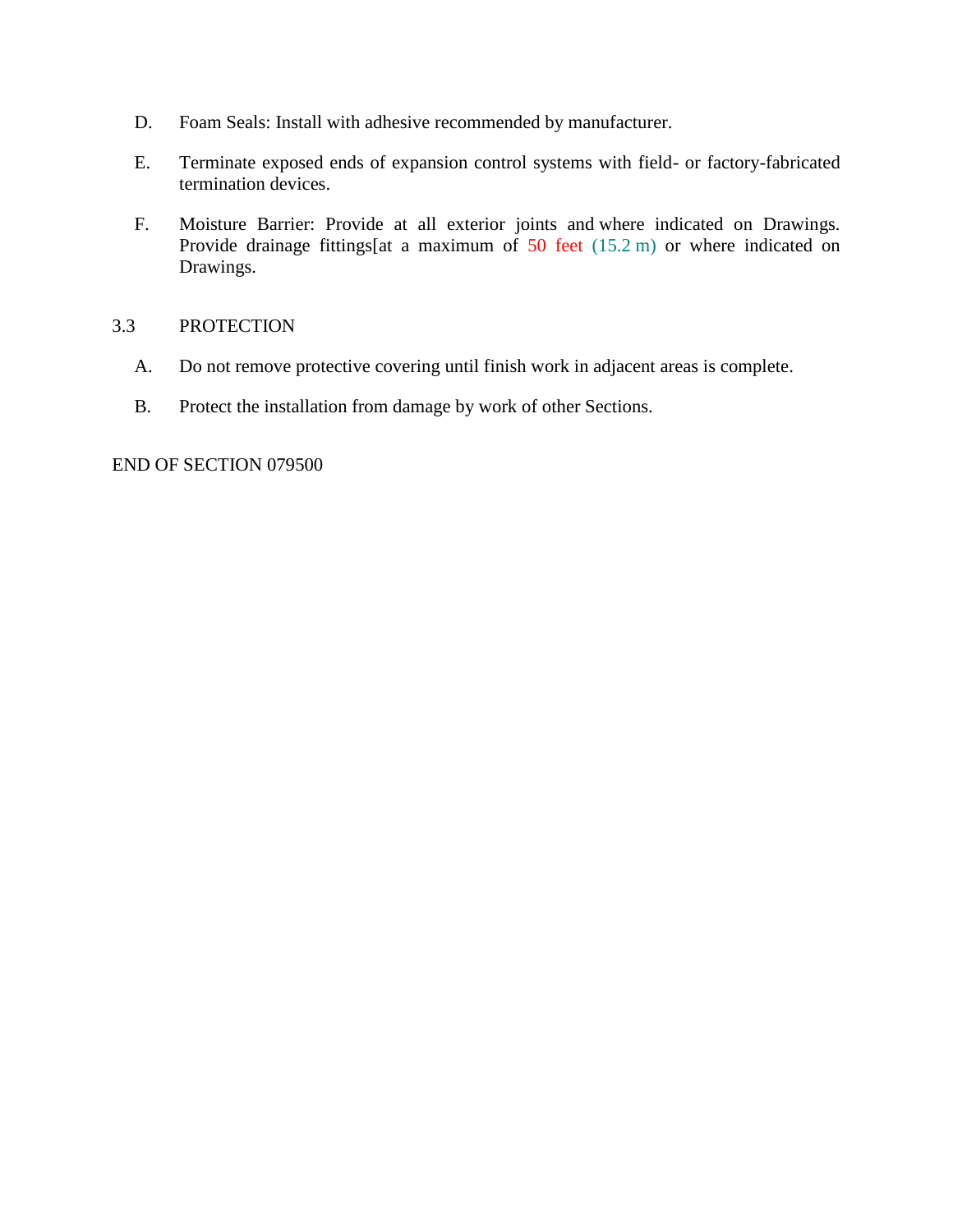The following drawings are not to scale, but will suffice for the purposes of the bid.





MAY 02, 2013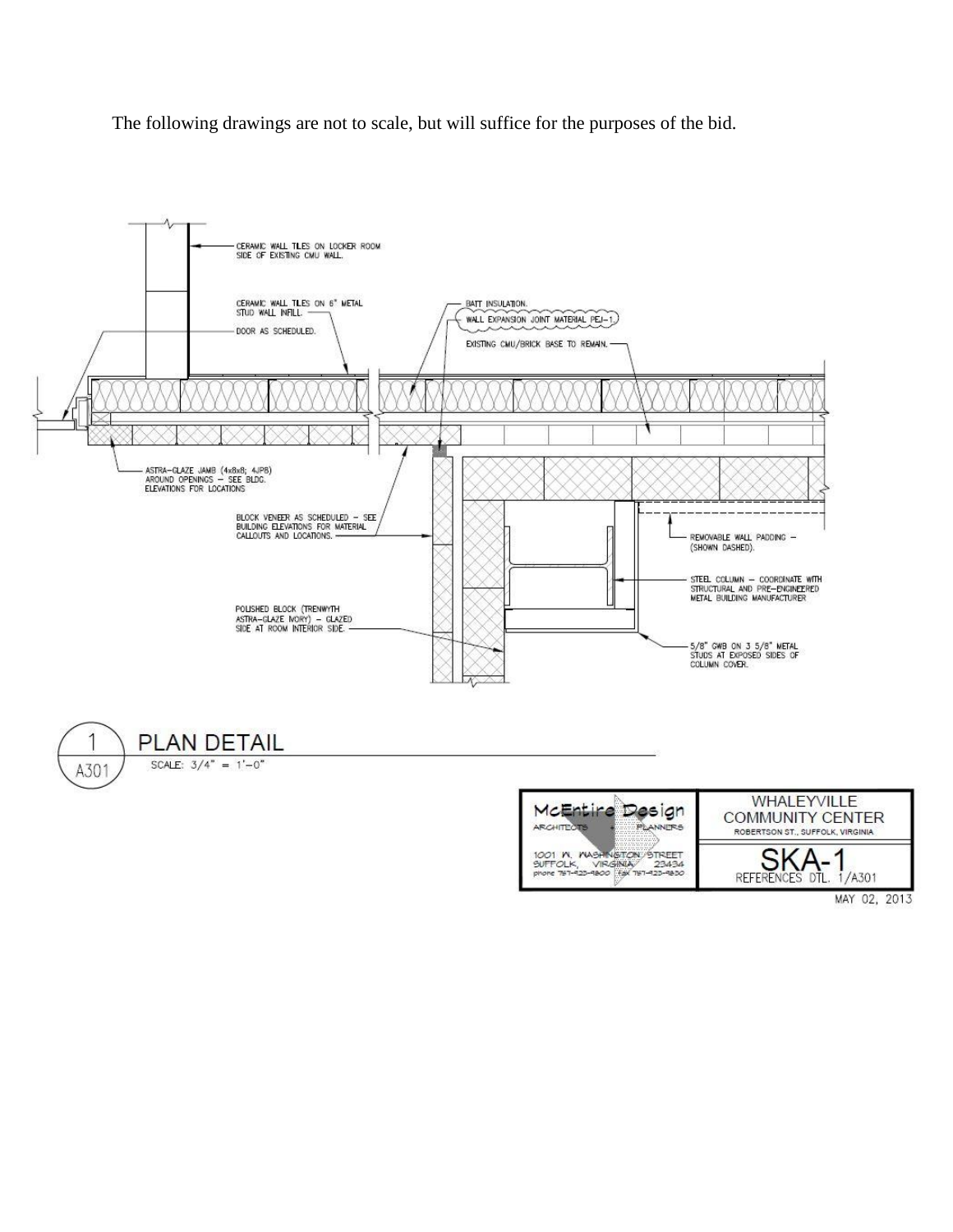